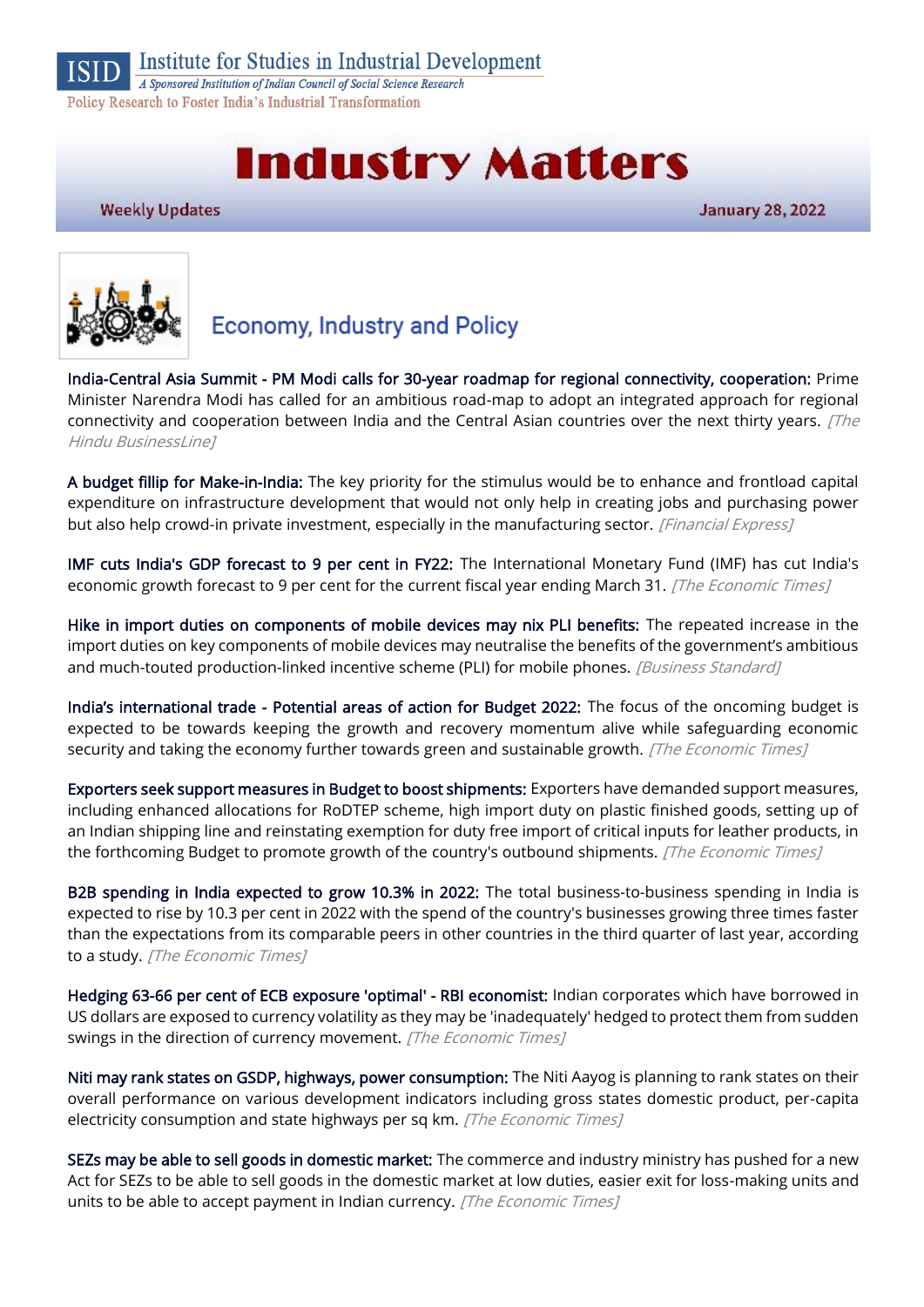[People can soon invest in infra projects](https://www.thehindu.com/business/Economy/people-can-soon-invest-in-infra-gadkari/article38305253.ece) – Gadkari: The Union government is awaiting approval of the Securities Exchange Board of India (SEBI) for enabling common citizens to invest at least ₹1 lakh in infrastructure projects under a new model for asset monetisation, Road Transport and Highways Minister Nitin Gadkari said on Friday. [The Hindu]



#### **Foreign Investment**

[McLaren Strategic Ventures launches AI-customized chip design venture in India:](https://economictimes.indiatimes.com/industry/cons-products/electronics/mclaren-strategic-ventures-launches-ai-customized-chip-design-venture-in-india/articleshow/89112275.cms) California-based investment management and business acceleration venture McLaren Strategic Ventures (MSV) has launched Atlas Silicon, the AI (Artificial Intelligence) first customized chip design venture in India. [The Economic Times]

[Pernod Ricard plans to set up its own branded retail outlets in India:](https://www.business-standard.com/article/companies/pernod-ricard-plans-to-set-up-its-own-branded-retail-outlets-in-india-122012500015_1.html) Pernod Ricard is looking at opening its own branded retail outlets in India to showcase its range of spirits and bringing its popular branded bar outlets here. The world's second largest wine and spirits company is exploring these options in order to gain direct access to customers. [Business Standard]

[Ola to set up global automotive design and R&D centre in UK, invest over \\$100 mn:](https://www.livemint.com/companies/news/ola-to-set-up-global-automotive-design-and-r-d-centre-in-uk-invest-over-100-mn-11643280700826.html) Two days after teasing an image of an electric concept car, Ola Electric on Thursday announced it will invest over \$100 million to set up a global centre for advanced engineering and automotive design in the UK. [Mint]

[Mirae Asset India to bring Global X ETFs to India soon:](https://economictimes.indiatimes.com/mf/mf-news/mirae-asset-india-to-bring-global-x-etfs-to-india-soon/articleshow/89157929.cms) Mirae Asset Investment Managers India has announced that it is planning to offer its Global X ETF (owned by Mirae Asset Global Investments) products to Indian investors. [The Economic Times]



### **Trade Policy and Competitiveness**

[Electronic goods exports up 49% on-year in April-December 2021:](https://economictimes.indiatimes.com/news/economy/foreign-trade/electronic-goods-exports-up-49-on-year-in-april-december-2021/articleshow/89162213.cms) India's electronic goods exports grew 49% in April-December 2021 at \$11 billion over \$7.4 billion during same period last year with the US and the UAE being the top two destinations, commerce and industry ministry said on Thursday. [The Economic Times]

[US & India should set bold goals to achieve USD 500 billion in bilateral trade - new USIBC president:](https://economictimes.indiatimes.com/news/economy/foreign-trade/us-india-should-set-bold-goals-to-achieve-usd-500-billion-in-bilateral-trade-new-usibc-president/articleshow/89034103.cms) After achieving enormous progress in their overall relations, the US and India must now set bold goals to take their ties to a new level and achieve the ambitious target of USD 500 billion in bilateral trade, Atul Keshap, the new president of the influential US India Business Council (USIBC) has said. [The Economic Times]

[India-Uzbek PTA talks gather momentum coinciding with Central Asia summit:](https://economictimes.indiatimes.com/news/economy/foreign-trade/india-uzbek-pta-talks-gather-momentum-coinciding-with-central-asia-summit/articleshow/89147799.cms) India and Uzbekistan had signed a joint statement in September 2019 to carry out a joint feasibility study for entering into negotiations for a preferential trade agreement (PTA). [The Economic Times]

[India smartphone market logs 169 mn units shipment in 2021, highest till date](https://economictimes.indiatimes.com/industry/cons-products/electronics/india-smartphone-market-logs-169-mn-units-shipment-in-2021-highest-till-date-counterpoint/articleshow/89040085.cms) – Counterpoint: Preliminary data from Counterpoint Research's Market Monitor service said India's smartphone shipments crossed 169 million units in 2021 to register 11 per cent year-on-year growth from about 152 million units in 2020. [The Economic Times]

[Gems, jewellery exports grow 5.76% to USD 29 bn in Apr-Dec 2021:](https://economictimes.indiatimes.com/industry/cons-products/fashion-/-cosmetics-/-jewellery/gems-jewellery-exports-grow-5-76-to-usd-29-bn-in-apr-dec-2021/articleshow/89038250.cms) Gems and jewellery exports in the April-December 2021 period grew by 5.76 per cent to USD 29.08 billion on account of healthy demand in major countries including the US, Hong Kong and Thailand, the GJEPC said on Friday. [The Economic Times]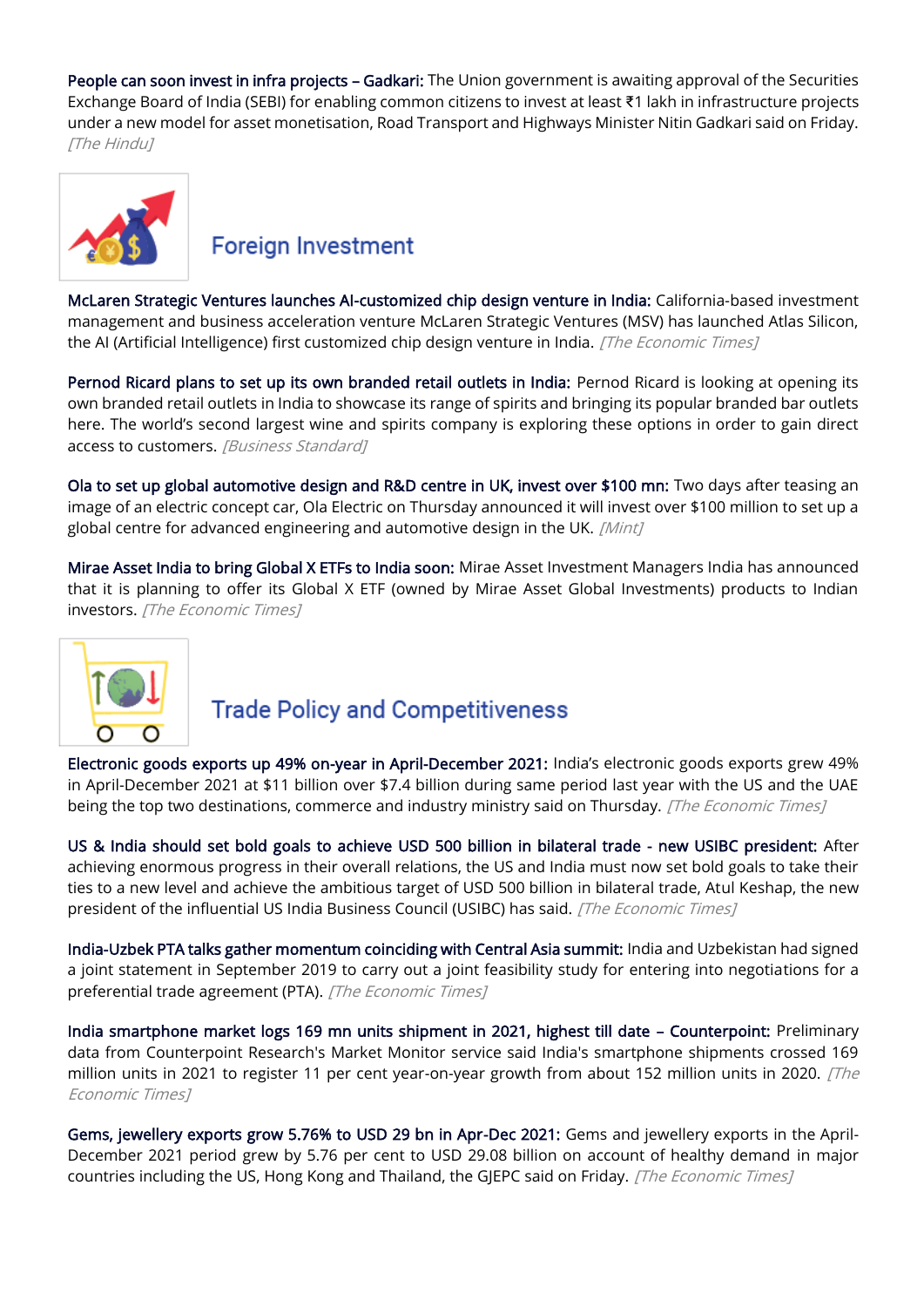[India's addiction to costly cooking oil imports seen lasting for years:](https://economictimes.indiatimes.com/industry/cons-products/food/indias-addiction-to-cooking-oil-imports-seen-lasting-for-years/articleshow/89087362.cms) India, one of the world's largest buyers of vegetable oils, has struggled to wean itself off imports. Farmers have typically focused on growing cotton and staples like rice, wheat and sugar, partly because the government sets price floors for these crops and buys some of them -- such as food grains -- in bulk for its welfare programs. [The Economic Times]



#### **Corporate Governance**

[Tatas back in Air India cockpit:](https://www.thehindu.com/business/air-india-to-be-handed-over-to-tatas-today/article38332353.ece) The Union government on Thursday transferred its shares in Air India, along with control and management, to Tata Sons subsidiary, Talace, ending a disinvestment process that started five years ago and saw a failed attempt.  $[The Hindu]$ 

[ArcelorMittal Nippon Steel commits](https://www.thehindubusinessline.com/companies/arcelormittal-nippon-steel-commits-rs-166-lakh-cr-investment-in-gujarat/article64942058.ece) **₹**1.66 lakh cr investment in Gujarat: ArcelorMittal Nippon Steel India has signed an agreement with Gujarat government to invest ₹1.66 lakh crore in six different projects in the state. [The Hindu BusinessLine]

[Traders' body CAIT moves CCI against Amazon deal with More Retail:](https://www.business-standard.com/article/companies/traders-body-cait-moves-cci-against-amazon-deal-with-more-retail-122012401281_1.html) Traders' body CAIT on Monday filed a complaint with the Competition Commission of India against Amazon accusing the e-commerce major of committing a fraud while seeking approval for the takeover of More Retail's stores in India. [Business Standard]

[Jio-bp expands with Delhi EV charging hub:](https://www.thehindu.com/business/Industry/jio-bp-expands-with-delhi-ev-charging-hub/article38330460.ece) A joint venture of billionaire Mukesh Ambani's Reliance Industries Limited (RIL) and energy major BP has opened one of the country's largest EV charging hubs in Delhi, as the duo scale up the fuel-retail network, offering multiple fuel choices, including EV charging infrastructure.  $[The$ Hindu<sub>1</sub>

BPCL to invest **₹**[10,000 crore in six new city gas networks:](https://www.thehindu.com/business/Economy/bpcl-to-invest-10000-crore-in-six-new-city-gas-networks/article38325908.ece) Bharat Petroleum Corporation Limited (BPCL) on Tuesday said it will invest ₹10,000 crore over the next five years in setting up city gas distribution networks in the cities for which it secured licences in the latest bidding round. [The Hindu]



### **MSMEs and Start-ups**

[182 factoring companies for MSMEs now, up from seven earlier:](https://www.business-standard.com/article/economy-policy/182-factoring-companies-for-msmes-now-up-from-seven-earlier-122012100032_1.html) The RBI has allowed all non-deposit taking NBFC-Investment and Credit Companies (NBFC-ICCs) with asset size of ₹1,000 crore and above to carry on with factoring business, significantly boosting the number of such companies to 182 from seven earlier. *[Business* Standard<sub>1</sub>

[Start-ups continue to witness a rapid growth trajectory, shows data:](https://www.business-standard.com/article/companies/start-ups-continue-to-witness-a-rapid-growth-trajectory-shows-data-122012200033_1.html) With India shaping the next digital transformation wave, start-ups continue to witness a rapid growth trajectory, creating an ecosystem of unhindered technology innovation. NASSCOM, in collaboration with Zinnov, on Friday released its annual startup study, titled "Indian Tech Start-up Ecosystem: Year of The Titans". [Business Standard]

[Start-ups raised a record \\$24.1 billion in 2021 - study:](https://www.thehindu.com/business/Industry/start-ups-raised-a-record-241-billion-in-2021-study/article38303642.ece) Start-ups raised a record \$24.1 billion in 2021, a two-fold increase over pre-COVID-19 levels, according to a new study by NASSCOM and Zinnov. [The Hindu]

[Steps on to boost startup ecosystem, chief info security officer needed for single window - Piyush Goyal:](https://economictimes.indiatimes.com/news/economy/policy/steps-on-to-boost-startup-ecosystem-chief-info-security-officer-needed-for-single-window-piyush-goyal/articleshow/89042559.cms) Commerce and industry minister Piyush Goyal on Friday said that the government is taking significant steps such as resolving the angel tax issue, simplification of tax procedures, and self-certification, in a bid to boost the startup ecosystem of the country. [The Economic Times]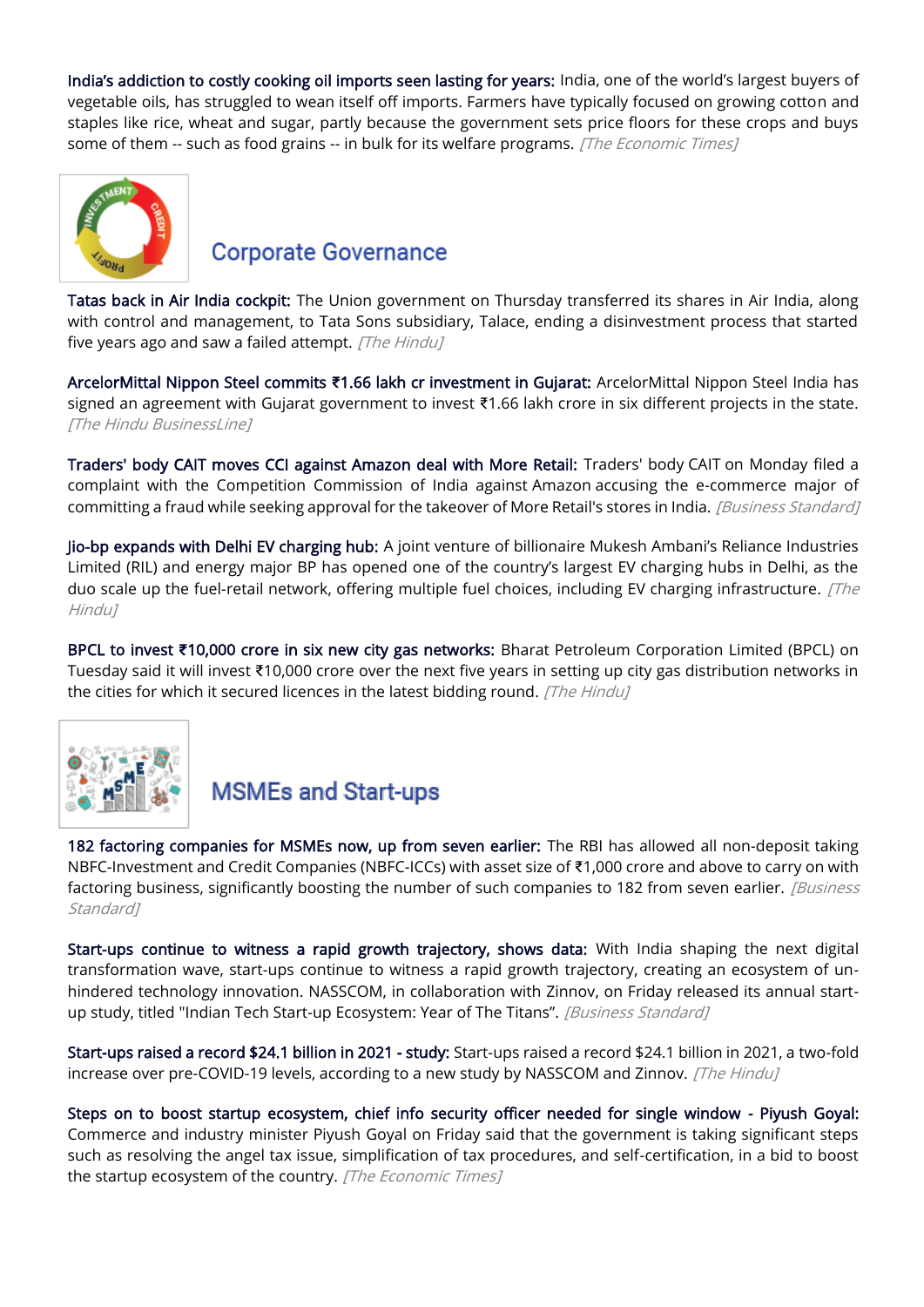

#### **Employment and Industrial Relations**

[ESIC scheme adds 10.28 lakh new members in November:](https://economictimes.indiatimes.com/news/economy/finance/esic-scheme-adds-10-28-lakh-new-members-in-november/articleshow/89112532.cms) Around 10.28 lakh new members joined the ESICrun social security scheme in November 2021 against 12.39 lakh in the previous month, official data showed on Tuesday, giving a perspective on formal sector employment in the country. [The Economic Times]

[Formal job creation under ESIC fell by 17.1% to 1.02 million in November 2021:](https://economictimes.indiatimes.com/news/economy/indicators/formal-job-creation-under-the-esic-fell-by-17-1-to-1-02-million-in-november-2021/articleshow/89115738.cms) The formal employee addition under the Employees Provident Fund Organization, however, went up in November 2021 by 25.6% to 1.39 million compared to 1.11 million net new subscribers added in October 2021. [The Economic Times]

[Haryana's unemployment rate the highest in India, shows analysis:](https://www.business-standard.com/article/economy-policy/haryana-s-unemployment-rate-the-highest-in-india-shows-analysis-122012001709_1.html) Haryana has the highest unemployment rates in the country. In the September-December quarter last year, CMIE data shows the state had an unemployment rate over three times the national average — one out of four people was unemployed as against the national average of one out of 14. [Business Standard]

[Phased introduction of Labour Codes on cards:](https://economictimes.indiatimes.com/news/economy/policy/phased-introduction-of-labour-codes-on-cards/articleshow/89128124.cms) The two codes which may come in from the next fiscal will be the Social Security Code and the Code on Occupational Safety, Health and Working Conditions. [The Economic Times]

[Changes in labour rules, PLI on cards for electronics push:](https://economictimes.indiatimes.com/industry/cons-products/electronics/changes-in-labour-rules-pli-on-cards-for-electronics-push/articleshow/89103714.cms) India is planning to make changes to its labour regulations in order to facilitate global value chains to set up large manufacturing units that would employ between 40,000 and 100,000 employees. [The Economic Times]

[DPIIT suggests electronics industry to create skilling programme:](https://economictimes.indiatimes.com/industry/cons-products/electronics/dpiit-suggests-electronics-industry-to-create-skilling-programme/articleshow/89093458.cms) The government on Monday suggested the electronics industry to come together and create a skilling programme for the sector to deal with the shortage of skilled manpower. [The Economic Times]

[Apprenticeship revamp - On-the-job training for all sectors in the offing:](https://economictimes.indiatimes.com/news/economy/policy/apprenticeship-revamp-on-the-job-training-for-all-sectors-in-the-offing/articleshow/89082902.cms) The move is aimed at skilling India's workforce at a rapid pace across sectors, especially for the 13 sectors under the production-linked incentive (PLI) scheme, and to cover up the loss in skilling for two years due to the Covid-19 pandemic. [The Economic Times]

[Public wifi hotspots can generate 20-30 mn jobs this year - Telecom Secy:](https://www.business-standard.com/article/economy-policy/public-wifi-hotspots-can-generate-20-30-mn-jobs-this-year-telecom-secy-122012200762_1.html) Setting up of 1 crore public wifi hotspots across the country by this year as envisaged under the present telecom policy has the potential to create 2-3 crore job opportunities, a senior government official said on Saturday. [Business Standard<sub>1</sub>



#### **Industrial Finance**

[Niti Aayog moots priority sector lending for EVs:](https://economictimes.indiatimes.com/news/economy/finance/niti-aayog-moots-priority-sector-lending-for-evs/articleshow/89051541.cms) Niti Aayog has proposed inclusion of electric vehicles in the Reserve Bank of India's priority-sector lending guidelines, saying the move will help give a significant push to retail lending for EVs. [The Economic Times]

[Loan demand back to pre-COVID levels:](https://economictimes.indiatimes.com/industry/banking/finance/banking/loan-demand-back-to-pre-covid-levels/articleshow/89119476.cms) "Indian banks are ready to shift into a growth phase, just in time to meet rising demand as the country's economy recovers," said Nikita Anand, associate director for credit risk at S&P Global Ratings. The Economic Times]

[Digital payment sector wants MDR to be back:](https://economictimes.indiatimes.com/industry/banking/finance/digital-payment-sector-wants-mdr-to-be-back/articleshow/89075478.cms) The digital payment sector is seeking reintroduction of MDR (merchant discount rate) charges in the union budget as the absence of it is crippling the homegrown payment service providers while multinational companies benefit from levying those charges. [The Economic Times]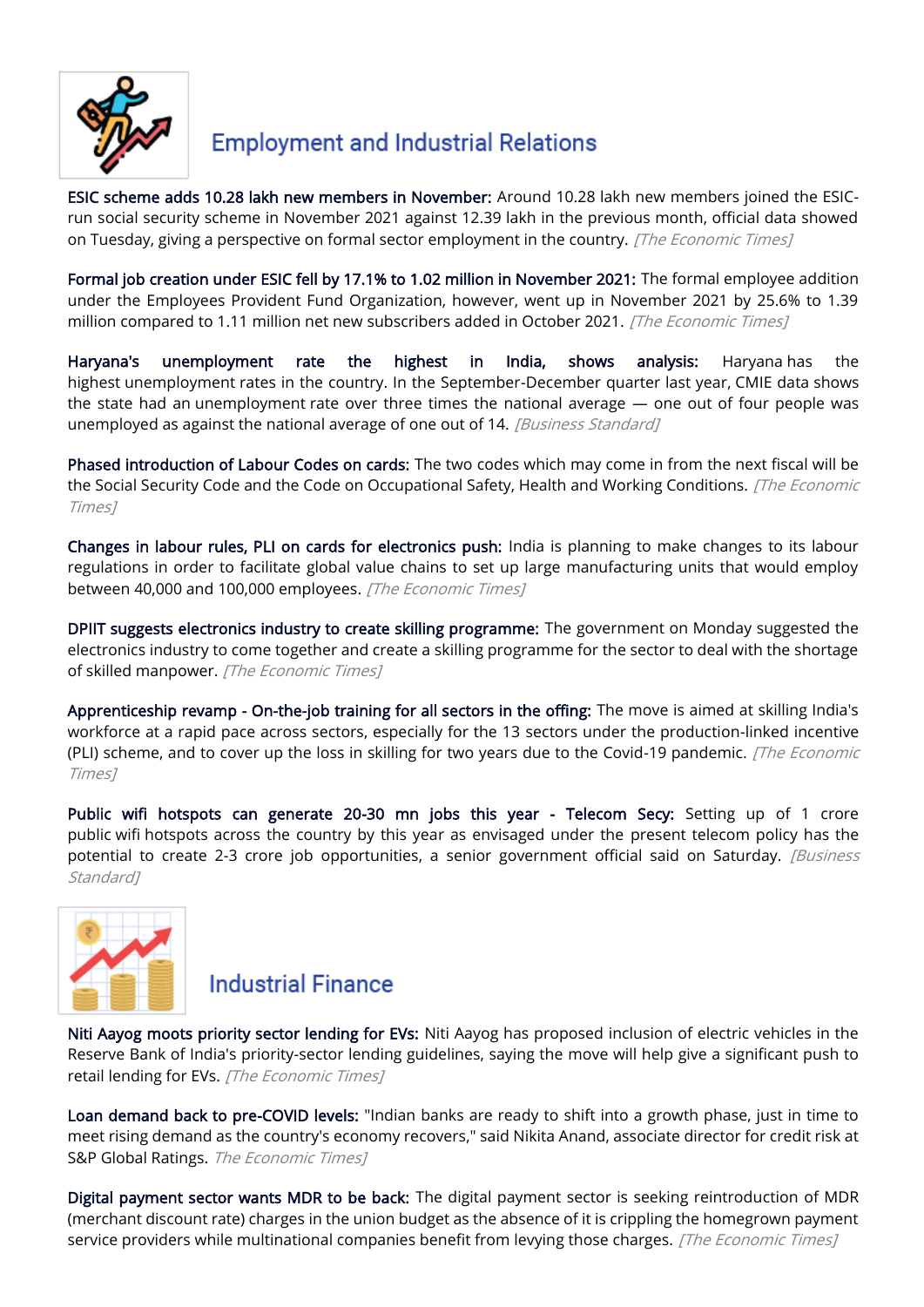[PSU Bad bank, ARC reforms are awaited as NPA threat looms:](https://economictimes.indiatimes.com/industry/banking/finance/banking/psu-bad-bank-arc-reforms-are-awaited-as-npa-threat-looms/articleshow/89086610.cms) Even as the wait goes on for the National Asset Reconstruction Company (NARC), or 'bad bank', which was announced in the previous Union Budget and proposed reforms for the private asset reconstruction companies (ARCs) to take off, the dead weight of old accounts continues to languish on the banks' books. [The Economic Times]

[Bring EV financing under priority sector lending - Industry body:](https://www.business-standard.com/article/economy-policy/bring-ev-financing-under-priority-sector-lending-industry-body-122012100050_1.html) Electric vehicles must be considered for priority lending by the government to accelerate their adoption, while sufficient funds must also be allocated for R&D in a public-private partnership mode for development of batteries, industry body SMEV said on Thursday. [Business Standard]



## **Technology and Innovation**

[TCS world's second most valuable IT brand, Infosys fastest growing - Report:](https://www.business-standard.com/article/companies/tcs-world-s-second-most-valuable-it-brand-infosys-fastest-growing-report-122012600486_1.html) Tata Consultancy Services (TCS) has become the second most valued brand in the information technology (IT) services sector globally, while Accenture retains the title of the world's most valuable and strongest IT services brand, according to Brand Finance. [Business Standard]

[Changes in labour rules, PLI on cards for electronics push:](https://economictimes.indiatimes.com/industry/cons-products/electronics/changes-in-labour-rules-pli-on-cards-for-electronics-push/articleshow/89103714.cms) India is planning to make changes to its labour regulations in order to facilitate global value chains to set up large manufacturing units that would employ between 40,000 and 100,000 employees. [The Economic Times]

[Centre to fund drone purchase by FPOs, farm R&D bodies, even individuals:](https://www.business-standard.com/article/economy-policy/centre-to-fund-drone-purchase-by-fpos-farm-r-d-bodies-even-individuals-122012101268_1.html) The Central government will provide 100 per cent funding support of up to Rs 10 lakh to agriculture training institutes and krishi vigyan kendras, and 75 per cent funding support for drones purchased by FPOs. [Business Standard]

[Adani to invest Rs 4,600 crore in two data centre projects in Uttar Pradesh:](https://www.business-standard.com/article/companies/adani-to-invest-rs-4-600-crore-in-two-data-centre-projects-in-uttar-pradesh-122012400033_1.html) According to UP MSME and export promotion minister Sidharth Nath Singh, Adani Enterprises is setting up two data centres, totalling a cost of Rs 4,646 crore, in Noida sectors 62 and 80 respectively. [Business Standard]

[Indian Digital Infra needs investment of up to \\$23 bn by 2025:](https://economictimes.indiatimes.com/news/economy/infrastructure/indian-digital-infra-needs-investment-of-up-to-23-bn-by-2025-report/articleshow/89085952.cms) Digital infrastructure sector needs investment of up to USD 23 billion by 2025, to support the growing demand of digital services and rising online traffic, says a report. [The Economic Times]



### Industrial Infrastructure, Clusters and SEZs

[Arunachal Pradesh to establish new body to improve infrastructure:](https://economictimes.indiatimes.com/news/economy/infrastructure/arunachal-pradesh-to-establish-new-body-to-improve-infrastructure/articleshow/89032222.cms) The state cabinet has also decided to complete and inaugurate 365 physical infrastructure projects within the Golden Jubilee year period from 20 January 2022 to 20 January 2023. [The Economic Times]

[445 infra projects show cost overrun of Rs 4.4 lakh cr:](https://economictimes.indiatimes.com/news/economy/infrastructure/445-infra-projects-show-cost-overrun-of-rs-4-4-lakh-cr/articleshow/89071054.cms) The Ministry of Statistics and Programme Implementation monitors infrastructure projects of Rs 150 crore and above. Of 1,673 such projects, 445 projects reported cost overruns and 557 projects were delayed. [The Economic Times]

[Maruti Suzuki to make Sonipat unit its largest production base in India:](https://economictimes.indiatimes.com/industry/auto/auto-news/maruti-suzuki-to-make-sonipat-unit-its-largest-production-base-in-india/articleshow/89104012.cms) The country's largest carmaker Maruti Suzuki will shortly commence work on its new manufacturing facility in Sonipat, Haryana. It could emerge as the largest production base for Maruti in India. [The Economic Times]